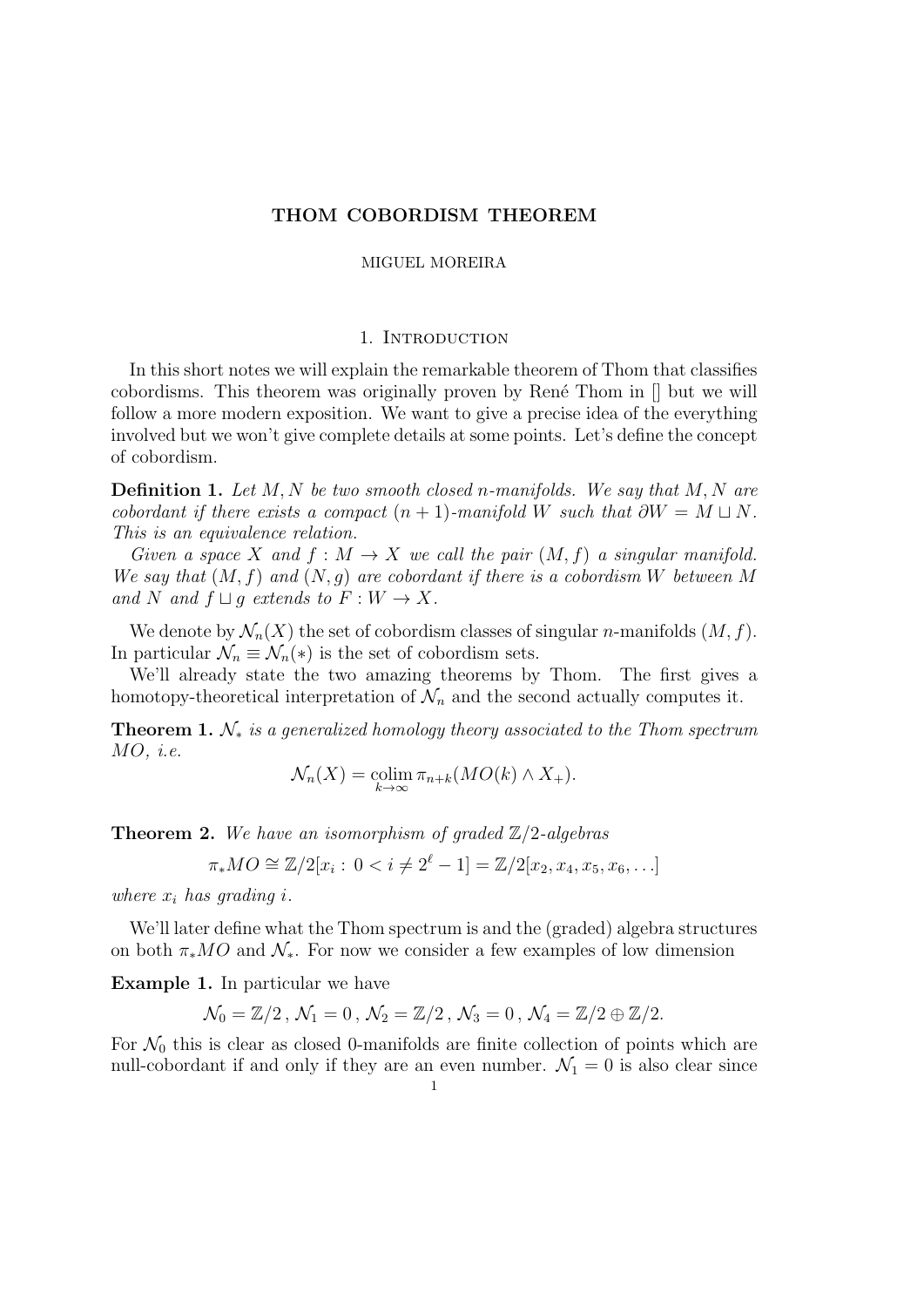closed 1-manifolds are disjoint unions of  $S<sup>1</sup>$ 's which are null-cobordant. From the classification theorem of surfaces the only possible non-trivial class is  $[\mathbb{R}P^2]$ . For  $n = 3$  we get the already non-trivial result that any closed 3-manifold is nullcobordant.

Thom's paper was published in 1954 and it was ground breaking. It introduced the notion of transversality, which will be of great importance in the first part. Also, the computation of  $\pi_*MO$  used the method Serre had developed just a couple of years before to compute the homology of Eilenberg-Maclane spaces. Thom was awarded the Fields medal in 1958 for this work.

The concept of cobordism had a great influence in mathematics, in particular in geometry and topology, and in physics. We list here a few influences:

- (1) Cobordisms, and their more refined version of h-cobordisms, have a central role in the development of surgery theory in the 60s by Milnor, Smale, Hirsch and others. This led to great results in high dimensional topology, such as the generalized Poincaré conjecture in dimension bigger then 5.
- (2) Cobordism groups, such as  $\pi_*MO$  or its complex analogue  $\pi_*MU$ , are naturally universal formal group laws.
- (3) Cobordisms played a role in the famous Atiyah-Singer index theorem.
- (4) Topological quantum field theories (TQFT) are monoidal functors from the category of cobordisms (where the objects are manifolds and the morphisms cobordisms) to Vect<sub>C</sub>. These are relevant in quantum physics and had incredible applications in geometry. 2-TQFT's correspond to Frobenius algebras. Moreover certain 3-TQFTs and 4-TQFTs led to invariants of knots and 4-manifolds, respectively, that proved the existence of exotic smooth structures in  $\mathbb{R}^4$ .

More detailed explanations of these can also be found in [?].

There is some extra structure we can give to  $\mathcal{N}_{*}$ , which we now describe. The disjoint union of manifolds induced a sum on  $\mathcal{N}_n(X)$ . Moreover the cartesian product induced a graded product in  $\mathcal{N}_n$ ; more generally we get a map

$$
\mathcal{N}_n(X) \otimes \mathcal{N}_m(Y) \to \mathcal{N}_{n+m}(X+Y).
$$

Since 2M is null-cobordant (consider the cobordism  $W = M \times I$ ) actually  $\mathcal{N}_n$  is a  $\mathbb{Z}/2$ -algebra.

We also have functionality. A map  $f: X \to Y$  induced  $\mathcal{N}_n(X) \to \mathcal{N}_n(Y)$  by  $[M, g] \mapsto [M, f \circ g]$ . We also have a map from  $\mathcal{N}_n(X)$  to  $H_n(X; \mathbb{Z}/2)$  defined by  $[M, g] \mapsto g_*[M]$  where  $[M] \in H_n(M; \mathbb{Z}/2)$  is the fundamental class. This map turns out to be a map of generalized homology theories.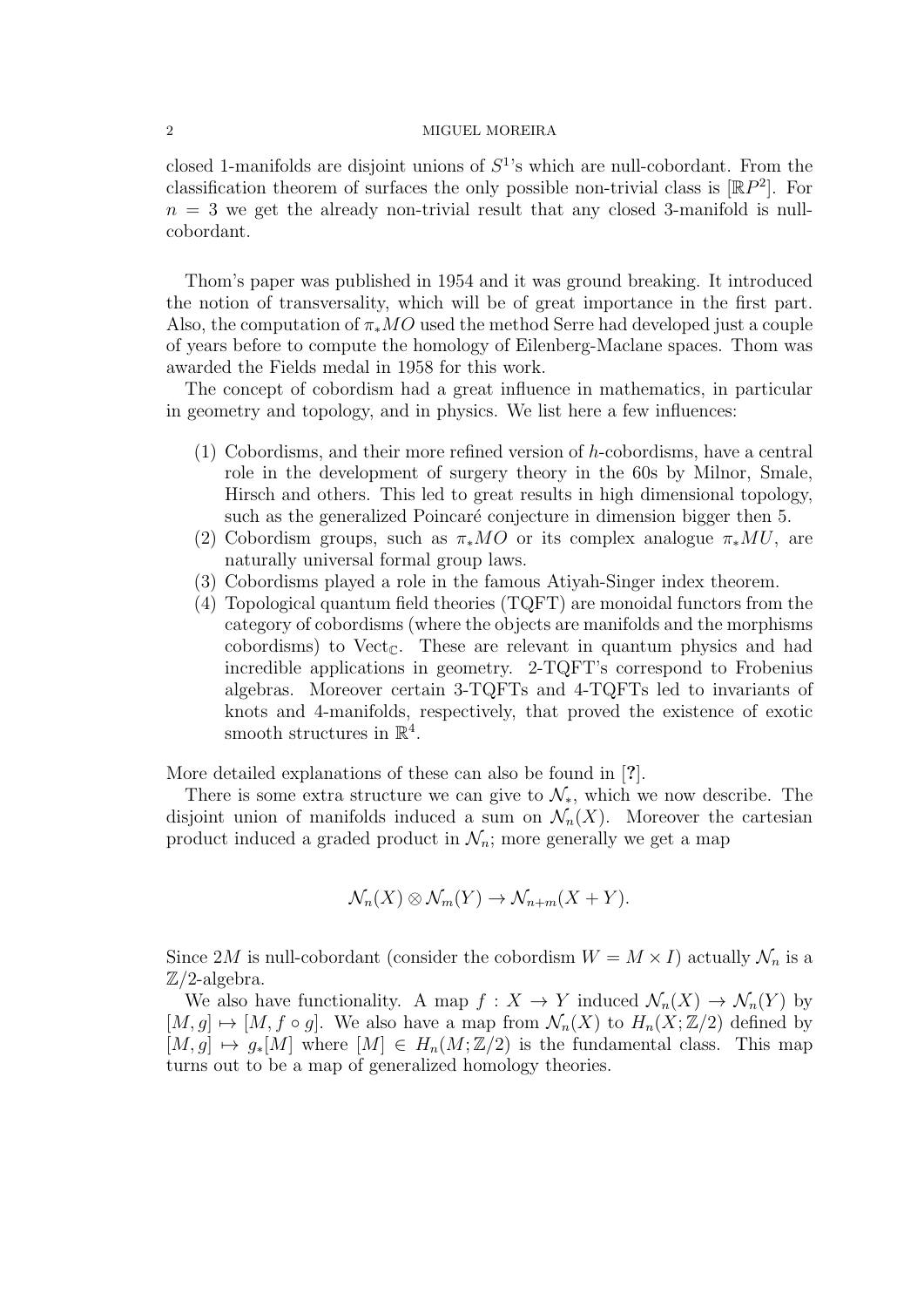#### THOM COBORDISM THEOREM 3

### 2. The Pontrjagin-Thom isomorphism

In this section we prove theorem [1.](#page-0-0) Before we enter in the actual proof we'll prove a lemma that will only be useful later but we want to use to motivate some of the ideas:

<span id="page-2-0"></span>**Lemma 3.** Let V, N be manifolds, V compact, and let  $A \subseteq N$  be a closed submanifold. If  $f, g: V \to N$  are smooth functions such that  $f \uparrow A$ ,  $g \uparrow A$  and  $f \simeq g$ , then  $f^{-1}(A)$  and  $g^{-1}(A)$  are cobordant.

*Proof.* Let  $H: V \times I \to N$  be a homotopy between  $f = H_0$  and  $g = H_1$ . We can perturb H without changing  $H_0$  and  $H_1$  so that H is smooth and H  $\pitchfork$  A (see [?]). Then  $H^{-1}(A) \subseteq V \times [0,1]$  is a cobordism between  $f^{-1}(A)$  and  $g^{-1}(A)$ .

This means that given  $V, N, A$  as above we get a map

$$
[V, N] \to \mathcal{N}_n
$$

where  $n = \dim V - \dim N + \dim A$ .

Now we would like to chose  $V, N, A$  in a way that we can cover every cobordism class  $[M]$  by such maps. The first restriction is that we need to be able to embed M in V, so we will chose  $V = S^{n+k}$  with large enough k. The embedding of M in  $S^{n+k}$  extends to an embedding of the total space of its normal bundle  $E(\nu)$ . We would be very happy if we could map  $S^{n+k}$  to  $E(\nu)$  and then M would be just the pre-image of the zero section. Of course this is not possible. Thom's idea was simply to add an  $\infty$  point to  $E(\nu)$ , creating the so called Thom space, and map  $S^{n+k} \setminus E(\nu)$  to  $\infty$ .

2.1. Vector bundles and Thom spaces. Given a vector bundle  $\eta$  we denote by  $E(\eta)$  and  $B(\eta)$  its total and base spaces. Recall that k-vector bundles are classified by their maps to the universal bundle  $E(\gamma^k) \to BO(k)$ . The classifying space  $BO(k)$  can be obtained as a colimit of Grassmanians, i.e.

$$
BO(k) = \operatorname*{colim}_{\ell \to \infty} \operatorname{Gr}_k(\mathbb{R}^{k+\ell}).
$$

Moreover the universal bundle  $E(\gamma^k)$  is the colimit of the tautological k bundle  $\gamma_\ell^k$ over  $\text{Gr}_k(\mathbb{R}^{k+\ell})$ ; this bundle has total space

$$
E(\gamma_{\ell}^{k}) = \{ (P, x) \in \text{Gr}_{k}(\mathbb{R}^{k+\ell}) \times \mathbb{R}^{k+\ell} : x \in P \}.
$$

Let's now define the Thom space of a bundle which, as we explained, will play a central role.

**Definition 2.** Let  $\eta$  be a vector bundle. Then we defined its Thom space  $\text{Th}(\eta)$  =  $E(\eta)_+$  as the 1-point compactification of the total space.

We use here the convention that the one point compactification of a compact X is just  $X$  with a disjoint base-point. An equivalent construction of the Thom space when  $M = B(\eta)$  is compact is the following: considering a metric defined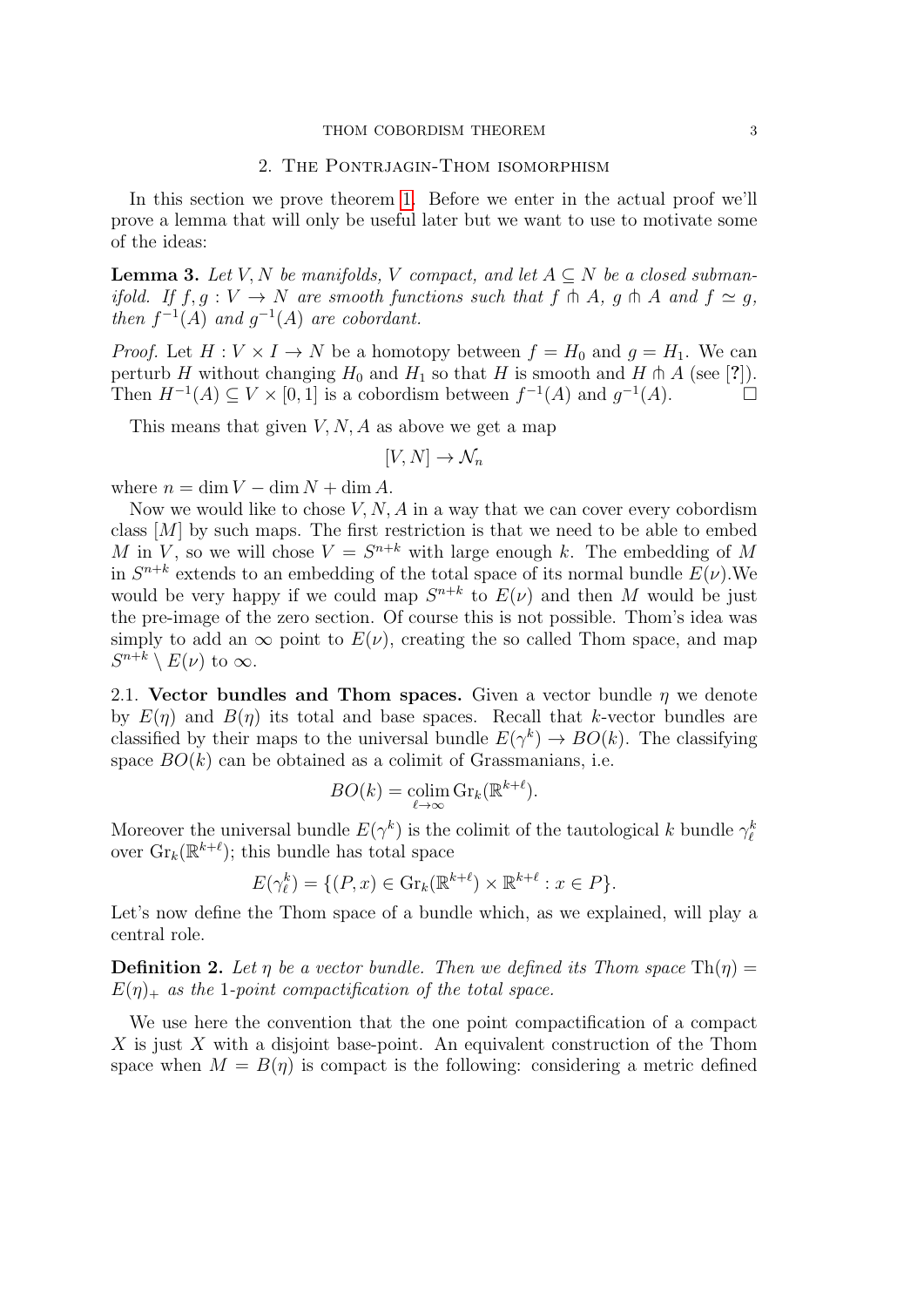in the fibers, and let  $D(\eta)$ ,  $S(\eta)$  be the disk and sphere bundles, respectively, with respect to this metric. Then  $\text{Th}(\eta) = D(\eta)/S(\eta)$ . Note that the Thom space is not a manifold as it has a singularity at  $\infty$ .

We note a few properties of the Thom space that will be useful. First, it's easy to see that  $(S \times T)_+ = S_+ \wedge T_+$ . It follows from this that if  $\eta_1, \eta_2$  are two bundles then Th( $\eta_1 \times \eta_2$ ) = Th $\eta_1 \wedge$  Th $\eta_2$ . In particular, if we denote by  $\mathbf{k}_M$  the trivial  $k$ -bundle over  $M$ , then

$$
Th(\eta \oplus \mathbf{1}_M) = Th(\eta \times \mathbf{1}_*) = Th(\eta) \wedge S^1 = \Sigma Th(\eta).
$$

Example 2. It follows from the above that

$$
\mathrm{Th}(\boldsymbol{k}_M)=\Sigma^k\mathrm{Th}(\boldsymbol{0}_M)=\Sigma^kX_+.
$$

Note also that if  $\eta_1 \to \eta_2$  is a morphism of vector bundles that's an isomorphism (or monomorphism) on the fibers we have an induced map  $\text{Th}(\eta_1) \to \text{Th}(\eta_2)$ .

2.2. **Pontrjagin-Thom construction.** We're now ready to define a map  $\mathcal{N}_*(X) \to$  $\pi_*(MO \wedge X_+)$ . Let M be a closed n-manifold and  $f : M \to X$ . For k large enough (more precisely  $k > n$ ) there is an embedding  $M \hookrightarrow S^{n+k}$  by Whitney's theorem. Moreover this embedding is unique up to isotopy if  $k > n + 1$ :

**Theorem 4** (Reference). If M has dimension n then any two embedding  $M \hookrightarrow S^m$ with  $m \geq 2n + 2$  are isotopic.

Consider the normal bundle  $E(\nu) \hookrightarrow M$ . The embedding of M in  $S^{n+k}$  extends to an embedding of  $E(\nu)$  into a tubular neighbourhood of M. This is a k-vector bundle, so it admits a map (which we also call  $\nu$ ) to the universal bundle:

$$
S^{n+k} \longleftrightarrow E(\nu) \xrightarrow{\bar{\nu}} E(\gamma^k)
$$

$$
\downarrow^{\pi} \qquad \qquad \downarrow
$$

$$
M \xrightarrow{\nu} BO(k)
$$

To incorporate the information of  $f$  we create the following bundle morphism:

$$
E(\nu) \xrightarrow{(\bar{\nu}, f\pi)} E(\gamma^k) \times X = E(\gamma^k \times \mathbf{0}_X)
$$
  

$$
\downarrow \pi
$$
  

$$
M \xrightarrow{(\nu, f)} BO(k) \times X
$$

This induces a map of Thom spaces

$$
\mathrm{Th}(\nu) \to \mathrm{Th}(\gamma^k \oplus \mathbf{0}_X) = \mathrm{Th}(\gamma^k) \wedge X_+.
$$

**Definition 3.** Denote  $MO(k) = Th(\gamma^k)$  the universal Thom space where  $\gamma^k$  is the universal k-bundle over  $BO(k)$ .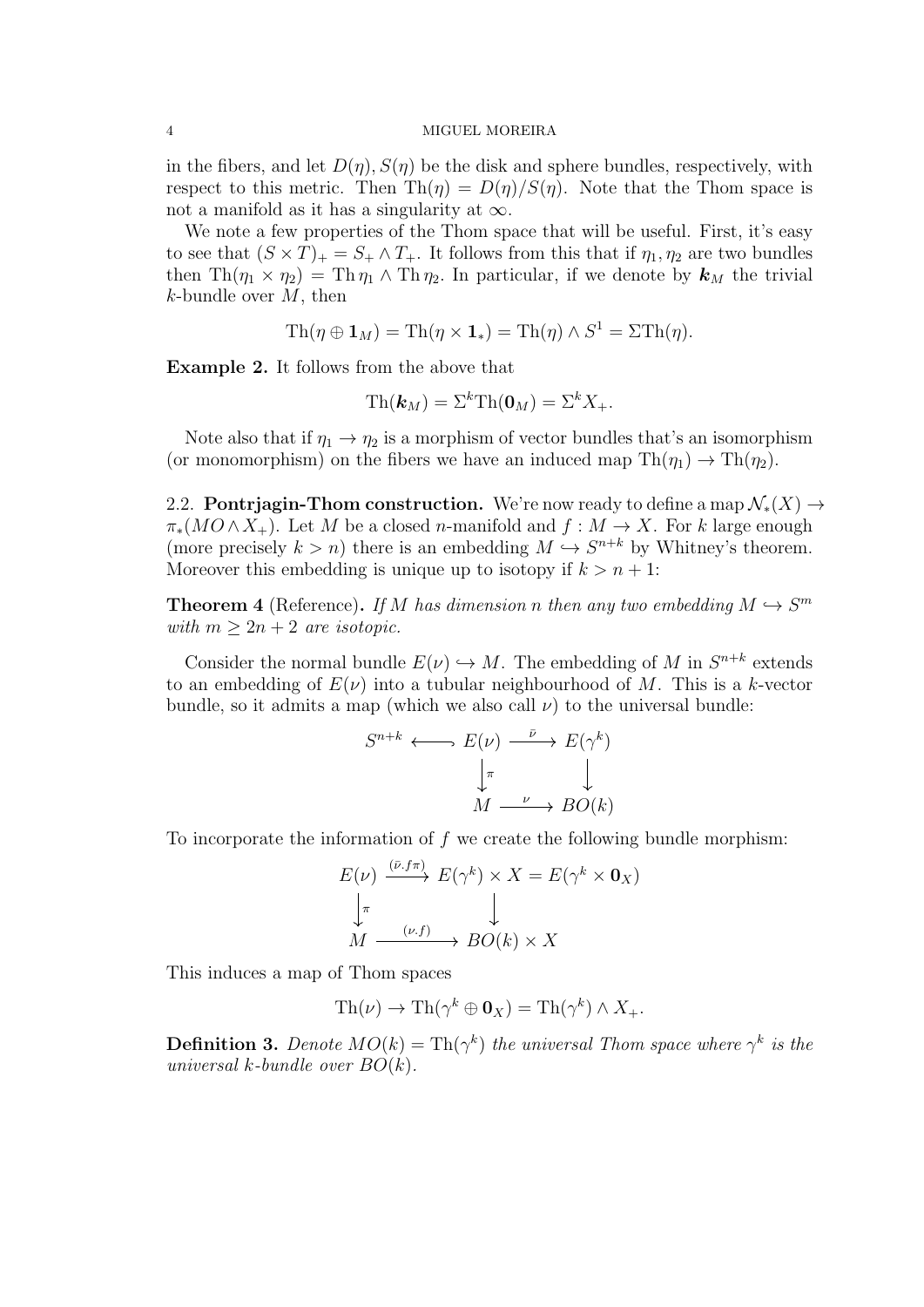Composing with the collapse map  $S^{n+k} \to \text{Th}(\nu)$ , that is the identity restricted to  $E(\nu)$  and sends  $S^{n+k} \setminus E(\nu)$  to  $\infty$ , gives a map  $S^{n+k} \to MO(k) \wedge X_+$ . We denote by  $\alpha_k(M, f) \in \pi_{n+k}MO(k)$  the homotopy class of this map. This map  $\alpha_k$ , for  $k > n$ , is precisely the Thom isomorphism! First we need to show that this is indeed a well defined map from  $\mathcal{N}_n(X)$  to  $\pi_{n+k}MO(k)$ .

**Lemma 5.** If  $(M, f)$  and  $(N, g)$  are cobordant singular manifolds then  $\alpha_k(M, f)$  =  $\alpha_k(N,g)$ .

*Proof.* It's enough to prove that if  $(M, f)$  is null-cobordant then  $\alpha_k(M, f) = 0$ . Let  $(W, F)$  be a null-cobordism, i.e.  $M = \partial W$  and  $f = F_M$ . It's a theorem in differential topology that the embedding  $M \hookrightarrow S^{n+k}$  extends to a neat embedding  $W \hookrightarrow D^{n+k+1}$ . Neat means that  $W \cap S^{n+k} = \partial W$  and  $T_x W \nsubseteq T_x S^{n+k}$ .

Let  $\tilde{\nu}$  be the normal bundle of W in  $D^{n+k+1}$ . We can embed (by neatness)  $E(\tilde{\nu})$ in  $D^{n+k+1}$  in a way that  $E(\nu) = E(\tilde{\nu}) \cap S^{n+k}$ .<br>Then the following diagram commutes:

Then the following diagram commutes:



The upper composition is (a representative of)  $\alpha_k(M, f)$ , so since it factors through  $D^{n+k+1}$  its homotopy class is trivial.

2.3. MO as a (ring) spectrum. We can regard MO as a spectrum. Consider the classifying map of the  $(k+1)$ -bundle  $E(\gamma^k) \times \mathbb{R} \to BO(k)$ . This bundle map induces a map on Thom spaces

$$
\Sigma MO(k) = \text{Th}\left(\gamma^k \oplus \mathbf{1}_{BO(k)}\right) \to MO(k+1).
$$

These maps make MO a spectrum. We claim that the classes  $\alpha_k(M, f)$  are actually stable. Suppose that  $M \hookrightarrow \mathbb{R}^{n+k} \hookrightarrow S^{n+k+1}$ . Then we get an embedding of M in  $\mathbb{R}^{n+k} \times \mathbb{R} = \mathbb{R}^{n+k+1} \subseteq S^{n+k+1}$ . It's clear that the normal bundle of this embedding is now  $\nu \oplus \mathbf{1}_M$ . We can check that the following diagram commutes:

$$
S^{n+k+1} \longrightarrow \text{Th}(\nu \oplus \mathbf{1}_M) \longrightarrow MO(k+1) \wedge X_+
$$
  
\n
$$
\cong \uparrow \qquad \cong \uparrow \qquad \qquad \uparrow
$$
  
\n
$$
\Sigma S^{n+k} \longrightarrow \Sigma \text{Th}(\nu \oplus \mathbf{1}_M) \longrightarrow \Sigma MO(k) \wedge X_+
$$

Now the upper composition is  $\alpha_{k+1}(M, f)$  and the lower composition is  $\Sigma \alpha_k(M, f)$ . Thus these maps arrange to give an element

$$
\alpha(M, f) \in \pi_n MO = \operatorname*{colim}_{k \to \infty} \pi_{n+k} MO(k).
$$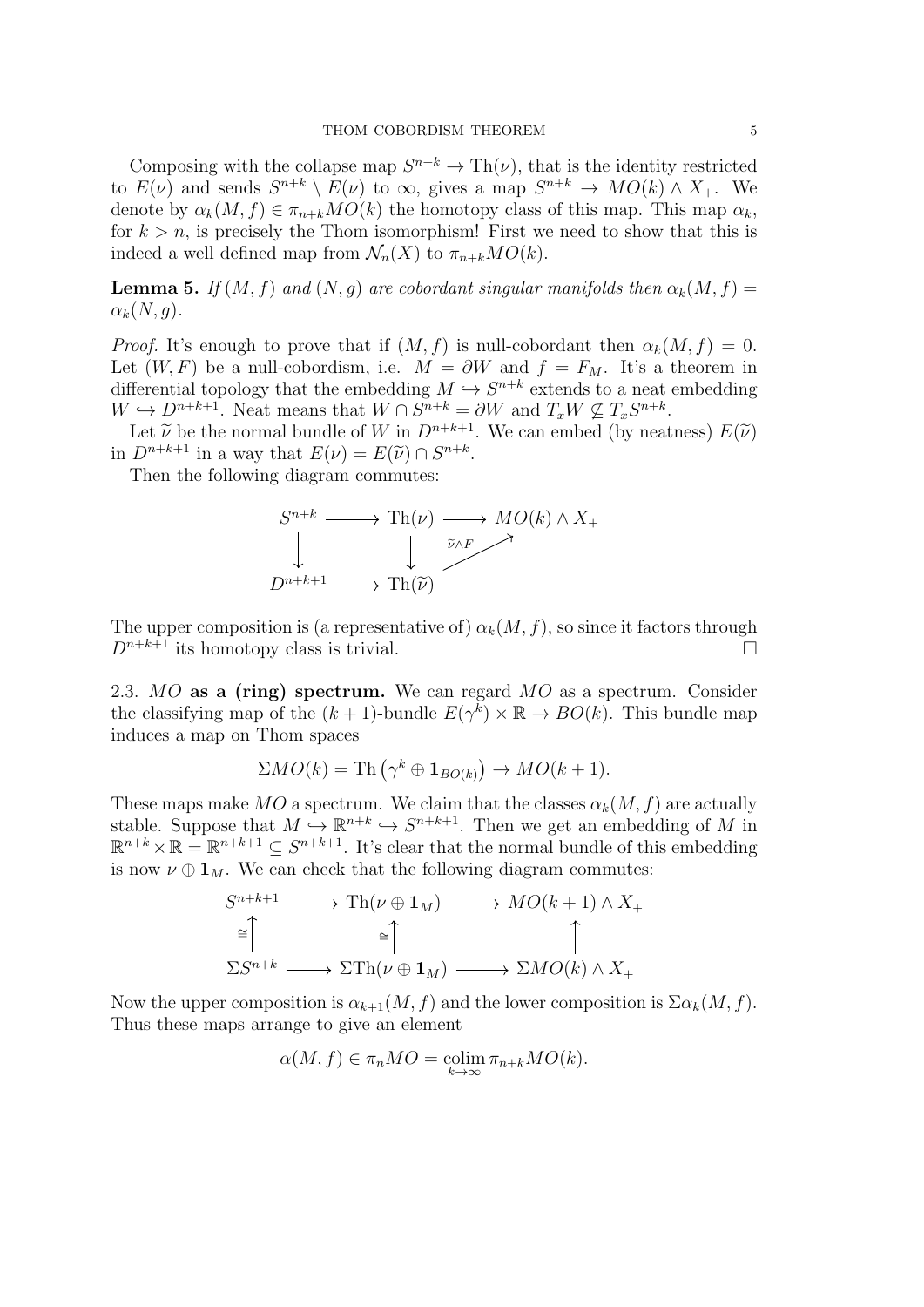Moreover we remark that  $MO$  is a ring spectrum. Indeed, the classifying map of  $\gamma^k \times \gamma^\ell$  induces a map of thom spaces

$$
MO(k) \wedge MO(\ell) = \text{Th}(\gamma^k \times \gamma^{\ell}) \to MO(k+\ell).
$$

These maps are easily seen to be stable, so they induce a map of spectra  $MO \wedge$  $MO \rightarrow MO$ . This map makes  $MO$  a ring spectrum, and hence also induces a ring structure on  $\pi_* MO$  with product defined as

$$
\pi_*MO\otimes \pi_*MO\cong \pi_*(MO\wedge MO)\to \pi_*MO.
$$

We leave it as an exercise to the reader to check that the Pontrjagin-Thom map is really a ring homomorphism with the product structure we just gave  $\pi_*MO$  and the ring structure of  $\mathcal{N}_*$  induced by cartesian product of manifolds.

2.4. The inverse map. We now construct an inverse map  $\beta : \pi_n(MO \wedge X_+) \to$  $\mathcal{N}_n(X)$ . Suppose we are given a class  $[g] \in \pi_{n+k}MO(k)$ , that is, a map  $g: S^{n+k} \to$  $MO(k) \wedge X_+$ . Consider the composition

$$
g_1: S^{n+k} \xrightarrow{g} MO(k) \wedge X_+ = \frac{MO(k) \times X}{\infty \times X} \xrightarrow{\pi_1} MO(k).
$$

Since  $MO(k)$  is the colimit of the cell complexes  $\text{Th}(\gamma_{\ell}^k)$  and  $S^{n+k}$  is compact,  $g_1$ must factor through  $\text{Th}(\gamma_{\ell}^k)$  for some  $\ell$  large enough. By perturbing g slightly we may assume that  $g_1$  is smooth in a neighbourhood of  $g_1^{-1}(\text{Gr}_k(\mathbb{R}^{k+\ell})) \subseteq S^{n+k}$  and that  $g_1 \pitchfork \mathrm{Gr}_k(\mathbb{R}^{k+\ell}) \supseteq MO(k)$ .

Now we let  $M = g_1^{-1}(\text{Gr}_k(\mathbb{R}^{k+\ell}))$ , which is a closed manifold of dimension n by transversality. Note that this is the same as defining  $M = g^{-1}(\text{Gr}_k(\mathbb{R}^{k+\ell}) \times X)$ . Now we define  $f$  as the composition

$$
f: M \xrightarrow{g} \operatorname{Gr}_k(\mathbb{R}^{k+\ell}) \times X \xrightarrow{\pi_2} X.
$$

Finally define  $\beta([g]) = (M, f)$ . One can see that this is well (i.e. doesn't depend on the representative  $g$  chosen) using lemma [3.](#page-2-0)

We sketch here a proof that these are indeed inverse maps, and hence we finish the proof of theorem [1.](#page-0-0) We begin with  $\beta \circ \alpha = id_{\mathcal{N}_{*}}$ . Let  $(M, f)$  be a singular manifold and let g be a representative of  $\alpha_k(M, f)$ . As before, g factors through  $\text{Th}(\gamma_{\ell}^k) \wedge X_+$ . Now look at the commutative diagram

$$
S^{n+k} \longrightarrow \text{Th}(\nu) \longrightarrow \text{Th}(\gamma_{\ell}^{k}) \land X_{+} \longrightarrow \text{Th}(\gamma_{\ell}^{k}) \land X_{+}
$$
  
\n
$$
\uparrow \qquad \qquad \uparrow \qquad \qquad \uparrow
$$
  
\n
$$
M \longrightarrow \text{Gr}_{k}(\mathbb{R}^{k+\ell}) \times X \longrightarrow BO(k) \times X \xrightarrow{\pi_{2}} X
$$

The composition at the top is g. It's clear from this diagram that  $M = g^{-1}(\text{Gr}_k(\mathbb{R}^{k+\ell}) \times$  $X$ ) and that the composition at the bottom is f, hence by the construction of beta we have  $\beta([g]) = (M, f)$ .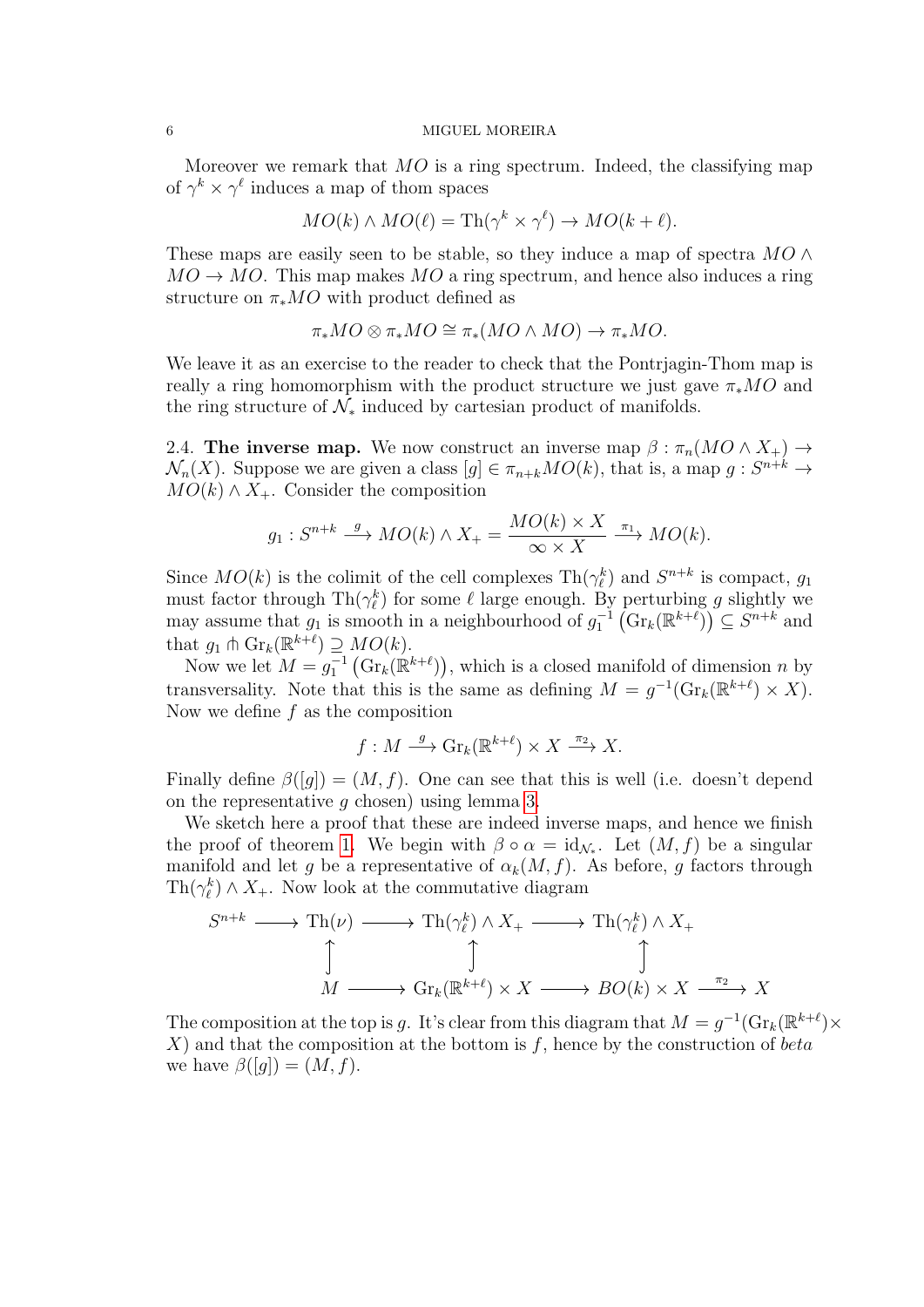Now we prove (or give an idea) of  $\alpha \circ \beta = id_{\pi_*}$ . Chose  $[g] \in \pi_{n+k}MO(k)$  as before. Since  $g_1$   $\stackrel{\frown}{\Pi}$  Gr<sub>k</sub>( $\mathbb{R}^{k+\ell}$ ),  $g_1$  induces a morphism bundle from the normal bundle of  $M \subseteq S^{n+k}$  to the normal bundle of  $\operatorname{Gr}_k(\mathbb{R}^{k+\ell}) \subseteq \operatorname{Th}(\gamma_\ell^k)$ . Note that  $E(\gamma_k^{\ell}) \subseteq \text{Th}(\gamma_{\ell}^k)$  is a tubular neighborhood of  $\text{Gr}_k(\mathbb{R}^{k+\ell})$ , and so the normal bundle of  $\hat{Gr}_k(\mathbb{R}^{k+\ell})$  is isomorphic to the tautological bungle  $\gamma_{\ell}^k$ . Since the space of tubular neighbourhood is contractible, we can assume without lost of generality that  $g_1$ maps  $E(\nu) \subseteq S^{n+k}$  to  $E(\gamma_{\ell}^k)$ . But then g is the collapse map we used to define  $\alpha$ , hence it's clear from the construction of  $\alpha$  that  $\alpha(M, f) = [q]$ .

# 3. COMPUTATION OF  $\pi_*MO$

In this section we' ll prove theorem [2](#page-0-1) and compute  $\pi_*MO$ . By the previous question this is the same as the algebra of cobordism classes of manifolds, but now we have an entirely homotopy theoretical problem. The reason why we can actually compute  $\pi_*MO$  is because it decomposes as a wedge of Eilenberg-MacLane spectra.

**Theorem 6.** The spectrum  $MO$  is a generalized  $EM$  spectrum, i.e.

$$
MO \simeq \bigvee_i \Sigma^{\alpha_i} K(\mathbb{Z}/2)
$$

where  $K(\mathbb{Z}/2)$  is the Eilenberg-MacLane spectrum.

We will show this by proving that the cohomology of  $MO$  is a sum of (shifted) copies of  $H^*K(\mathbb{Z}/2)$ . We denote  $\mathcal{A} = H^*K(\mathbb{Z}/2)$ , known as the Steenrod algebra. Actually there is a natural action of A on  $H^*MO$  and we'll see that this makes  $H^*MO$  a free A-algebra. To do this we need to understand A,  $H^*MO$  and the action; actually we'll look at the dual coaction.

In this entire subsection, if not explicit, everything is assumed to have  $\mathbb{Z}/2$ coefficients (homology, cohomology, tensor products, duals, etc.).

3.1. Thom isomorphism. The first tool we need is Thom isomorphism, relates the cohomology of a Thom space and the cohomology of the base.

**Theorem 7.** Let X be a paracompact space and let  $\eta$  be a k-bundle over X. Then there is an isomorphism

$$
\widetilde{H}^{j+k}(\mathrm{Th}(\eta);\mathbb{Z}/2)\cong H^j(X;\mathbb{Z}/2).
$$

A way to describe Thom isomorphism is the following. The map  $(id, \pi) : E(\eta) \rightarrow$  $E(\eta) \times X$  induced a map

 $\text{Th}(\eta) \to \text{Th}(\eta) \wedge X_+$ .

Applying cohomology we get a map

$$
H^*X \otimes \widetilde{H}^* \mathrm{Th}(\eta) \to \widetilde{H}^* \mathrm{Th}(\eta)
$$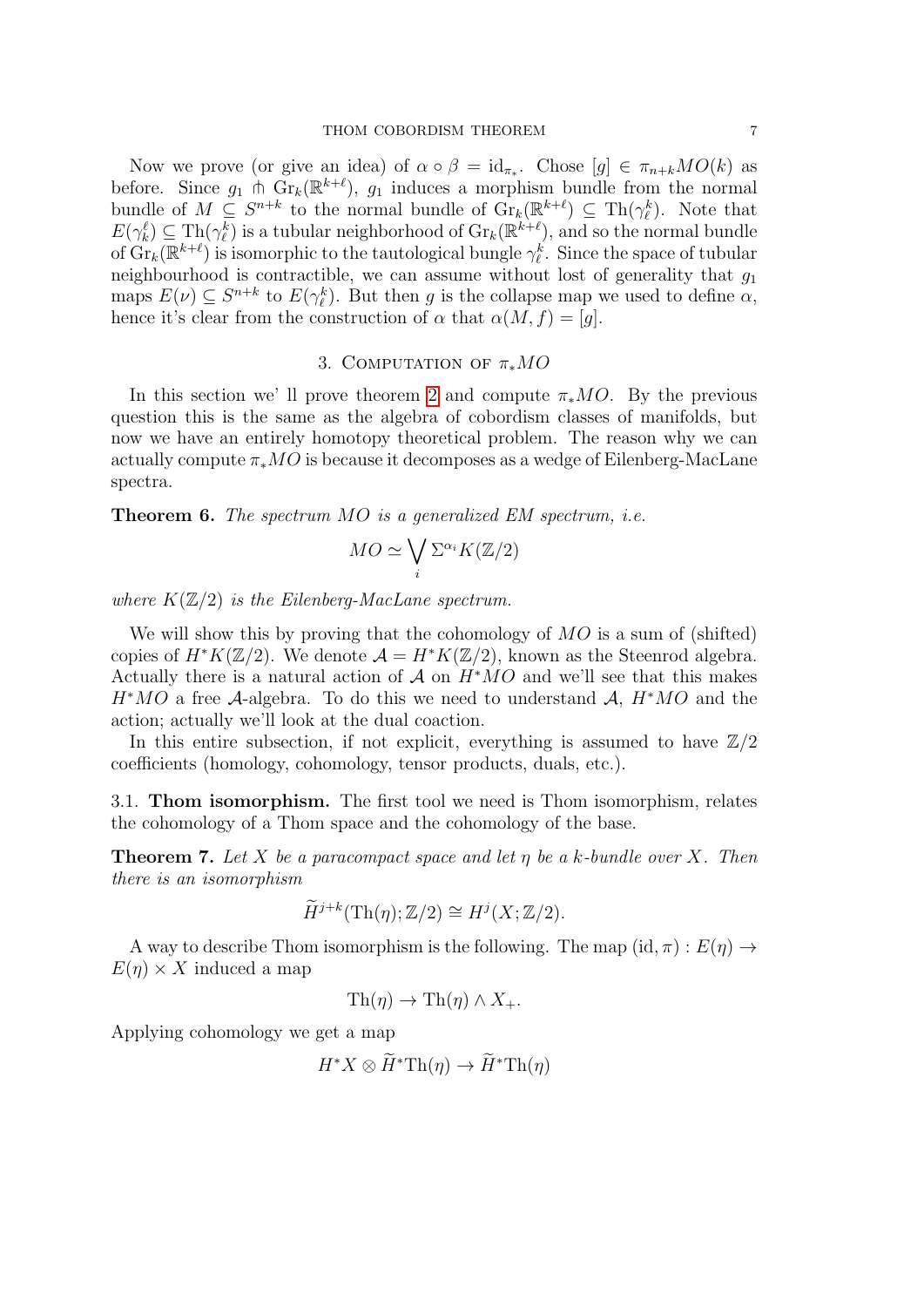that makes  $\widetilde{H}^*{\rm Th}(\eta)$  a module over  $H^*X$ . Thom theorem says that this module is free of rank 1, generated by a cohomology class  $u \in H^n \text{Th}(\eta)$  which is the image of  $1 \in H^0 X$  via the Thom isomorphism. This class u is called the Thom class of the bundle and its pullback to X is called the Euler class  $e = e(\eta)$  of the bundle.

In the particular case of the universal k bundle  $\gamma^k$  we get an isomorphism  $\widetilde{H}^{n+k}MO(K) \cong H^nBO(k)$ . Moreover this isomorphism is stable in the sense that the following diagram commutes:

$$
H^nBO(k) \xrightarrow{\cong} \widetilde{H}^{n+k}MO(K)
$$
  

$$
\uparrow
$$
  

$$
H^nBO(k+1) \xrightarrow{\cong} \widetilde{H}^{n+k+1}MO(K+1)
$$

where the left arrow is induced by the inclusion  $BO(k) \hookrightarrow BO(k+1)$  and the left arrow by the structure maps of  $MO$  as a spectrum. Hence, if we denote by  $BO = \text{colim } BO(k)$  we get a stable isomorphism  $k\rightarrow\infty$ 

$$
H^nMO = \lim_{\longleftarrow} \widetilde{H}^{n+k}MO(k) \cong \lim_{\longleftarrow} H^nBO(k) \cong H^nBO.
$$

Note that the cohomology of a spectrum E is defined by  $H^nE = \lim_{\longleftarrow} \widetilde{H}^{n+k}E(k)$ and that the last isomorphism comes from the fact that cohomology sends limits to colimits.

3.2. Steenrod algebra. We need to understand the Steenrod algebra  $\mathcal{A} = H^*K(\mathbb{Z}/2)$ . Recall that by Yoneda's lemma and Brown representability there is a correspondence between natural transformations  $H^p$  to  $H^q$  and

$$
[K(\mathbb{Z}/2, p), K(\mathbb{Z}/2, q)] = H^q(K(\mathbb{Z}/2, p); \mathbb{Z}/2).
$$

Hence an element of  $A$  gives cohomology operations that are (in some sense we'll make precise when we talk about Steenrod squares) stable. Hence  $A$  acts on the cohomology  $H^*X$  of any space. Because this action is stable, it also acts on the cohomology of any spectrum.

We describe  $\mathcal{A}$  in terms of the set of generators formed by the Steenrod squares. Steenrod squares are certain (natural) cohomology operations  $\text{Sq}^k_n$  :  $H^n X \rightarrow$  $H^{n+k}X$  which obey the following properties:

$$
(1) \ \mathrm{Sq}_{n}^{0} = \mathrm{id}.
$$

(2) 
$$
Sq_n^n x = x^2
$$
 for  $x \in H^n X$ .

(3) If we write 
$$
Sq = \sum_{k\geq 0} Sq^k
$$
 then  $Sq(xy) = Sq(x)Sq(y)$  (Cartan formula)

- (4)  $\text{Sq}_{n}^{k} = 0$  for  $k < 0$  and  $k > n$ .
- (5) The following diagram commutes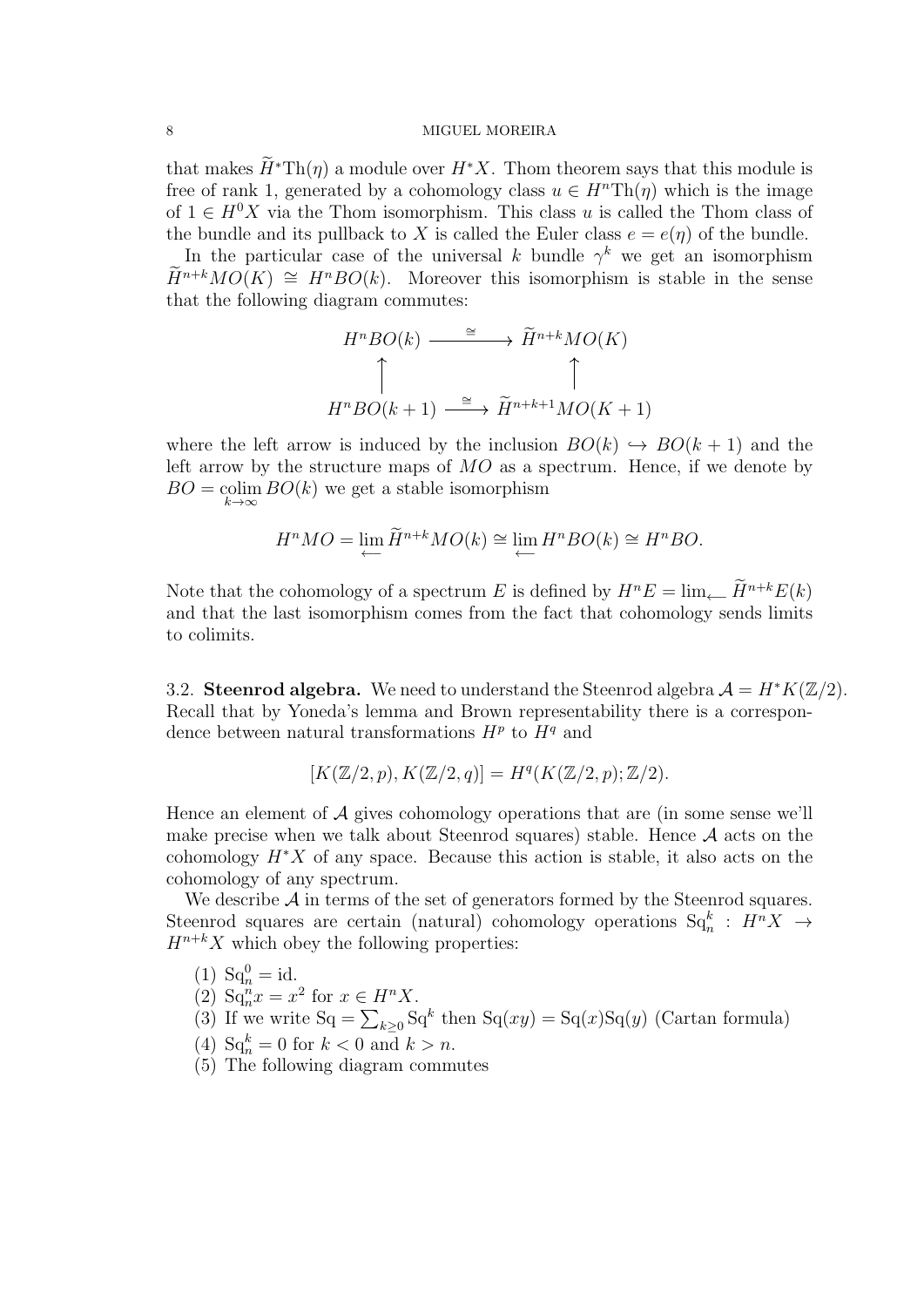$$
\widetilde{H}^m X \xrightarrow{\mathrm{Sq}^k_m} \widetilde{H}^{m+1} \Sigma X
$$
\n
$$
\downarrow \cong \qquad \qquad \downarrow \cong
$$
\n
$$
\widetilde{H}^{m+k} X \xrightarrow{\mathrm{Sq}^k_m} \widetilde{H}^{m+k+1} \Sigma X
$$

This property is called stability.

(6) If  $i < 2j$  we have

$$
SqjSqj = \sum_{k \ge 0} {j-k-1 \choose i-2k} Sqi+j-kSqk.
$$

These are Adem relations.

The stability property means that we can regard  $Sq^{k}$  as an element in  $A$ . Even more, we have the following:

**Theorem 8.** The Steenrod squares generate  $A = H^*K(\mathbb{Z}/2)$ . More precisely, the action of  $\{Sq^k\}$  on  $H^*K(\mathbb{Z}/2)$  induces an isomorphism

$$
\mathbb{Z}/2\langle\mathrm{Sq}^1, \mathrm{Sq}^2, \ldots \rangle/\text{Adem relations} \cong H^*K(\mathbb{Z}/2) = \mathcal{A}.
$$

Moreover one can identify a basis of the Steenrod algebra. If  $I = (i_1, \ldots, i_n)$  we write

$$
Sq^I = Sq^{i_1} \dots Sq^{i_n}.
$$

**Proposition 9.** We say that  $I = (i_1, \ldots, i_n)$  is admissible if  $i_j \geq 2i_{j+1}$ . Then

 $\{Sq^I : I$  is admissible}

is a basis of A.

Actually  $A$  has a Hopf algebra structure. Its coproduct is induced by the map  $K(\mathbb{Z}/2) \times K(\mathbb{Z}/2) \to K(\mathbb{Z}/2)$  induced by the H-space structure on  $K(\mathbb{Z}/2, n)$ . On generators the coproduct is written as

$$
\mathrm{Sq}^n \mapsto \sum_{i+j=k} \mathrm{Sq}^i \otimes \mathrm{Sq}^j.
$$

3.3. Stiefel-Whitney classes. Given a *n*-bundle  $E(\eta) \to X$  recall that  $\widetilde{H}^* \text{Th}(\eta)$ is freely generated by the Thom class  $u \in H^n \text{Th}(\eta)$  as an  $H^*X$ -module. Hence this means that for any k there is a uniquely defined  $w_k(\eta) \in H^k X$  such that

$$
Sq^ku = w_k(u)u.
$$

The properties of the Steenrod squares assure that  $w_k$  is natural (i.e.  $w_k(f^*\eta) =$  $f^*w_k(\eta)$ , that  $w_k = 0$  for  $k > n$  and that

$$
w(\eta_1 \times \eta_2) = w(\eta_1) \times w(\eta_2)
$$

where we write  $w(\eta) = \sum_{k \geq 0} w_k(\eta)$ .

We'll use the Stiefel-Whitney classes of the universal bundle to understant the cohomology of BO. We begin by looking how these things look in  $BO(1) = \mathbb{R}P^{\infty}$ .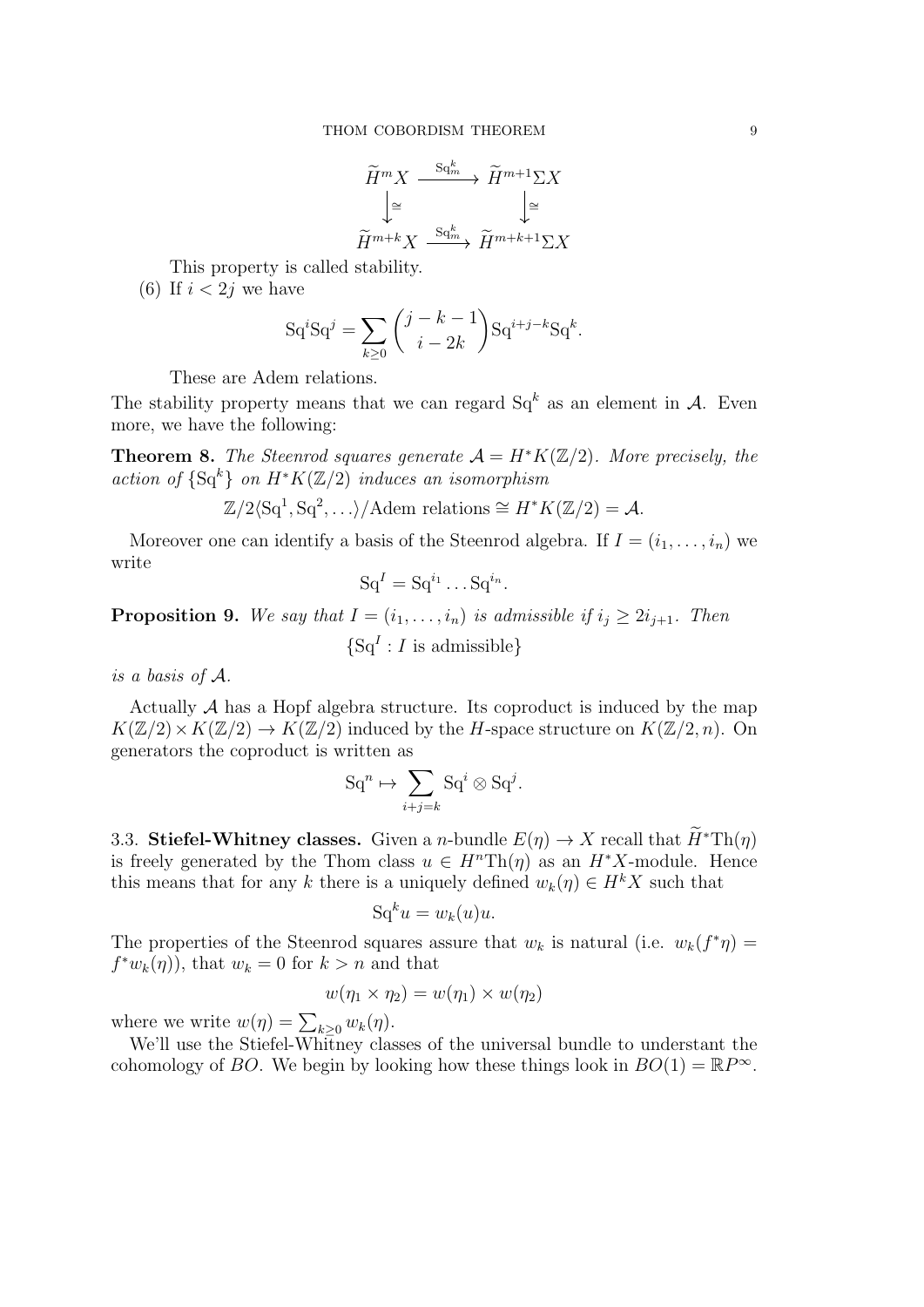Recall that the cohomology of  $\mathbb{R}P^{\infty}$  is isomorphic (as a ring) to a polynomial ring  $\mathbb{Z}/2[x]$  with  $|x|=1$ . Since

$$
Sq x = Sq1 x + Sq0 x = x2 + x
$$

and by Cartan formula

$$
\mathrm{Sq}\,x^i = x^i(x+1)^i.
$$

Hence  $Sq^{j}x^{i} = {i \choose j}$  $j^{i}$  $x^{i+j}$ .

Consider now the universal line bundle  $\gamma^1$  over  $\mathbb{R}P^{\infty}$ . Note that  $S(\gamma^1)$  is a double cover of  $\mathbb{R}P^{\infty}$  and is not trivial, so  $S(\gamma^1) = S^{\infty} \simeq *$  is contractible. Thus the quotient map  $\mathbb{R}P^{\infty} \simeq D(\gamma^1) \to \text{Th}(\gamma^1)$  is a homotopy equivalence or, equivalently, the inclusion of the zero section in the Thom space is a homotopy equivalence. Clearly the Thom class of  $\gamma^1$  is  $x \in H^* \text{Th}(\nu) \cong \mathbb{Z}/2[x]$ .

3.4. Cohomology of  $BO(n)$ . We now use the Stiefel-Whitney classes to describe the cohomology of  $BO(n)$ . We do this by looking at the classifying map of the bundle  $(\gamma^1)^n$ :

$$
E(\gamma^1)^n \longrightarrow E(\gamma^n)
$$
  
\n
$$
\downarrow \qquad \qquad \downarrow
$$
  
\n
$$
(\mathbb{R}P^{\infty})^n \longrightarrow BO(n)
$$

Note that  $H^*(\mathbb{R}P^{\infty})^n \cong \mathbb{Z}/2[x]^{\otimes n} \cong \mathbb{Z}/2[x_1,\ldots,x_n]$ . By Cartan formula for the Stiefel-Whitney classes

$$
w((\gamma^1)^n) = (1 + x_1) \dots (1 + x_n) = \sum_{k=0}^n \sigma_k(x_1, \dots, x_n)
$$

where  $\sigma_k$  is the k elementary symmetric polynomial. In particular the Euler class of  $(\gamma^1)^n$  is  $x_1 \ldots x_n \in H^n((\mathbb{R}P^{\infty})^n)$ . By naturality of the Stiefel-Whitney classes and the above discussion the following diagram commutes:

$$
\mathbb{Z}/2[w_1, \dots, w_n] \xrightarrow{\beta} H^*BO(n)
$$
  

$$
\downarrow \qquad \qquad \downarrow
$$
  

$$
\mathbb{Z}/2[x_1, \dots, x_n] \xrightarrow{\cong} H^*(\mathbb{R}P^{\infty})^n
$$

Here  $\beta$  is the map that sends the formal symbol  $w_k$  to  $w_k(\gamma^n)$ , the left map sends  $w_k$  to  $\sigma_k(x_1,\ldots,x_n)$  and the right map is induced by the classifying map of  $(\gamma^1)^n$ .

**Proposition 10.** The map  $\beta : \mathbb{Z}/2[w_1, \ldots, w_n] \rightarrow H^*BO(n)$  is a (graded) ring isomorphism, where  $|w_i| = i$ .

Proof. Note that the left map in the above diagram is injective since the elementary symmetric polynomials are algebraically independent.